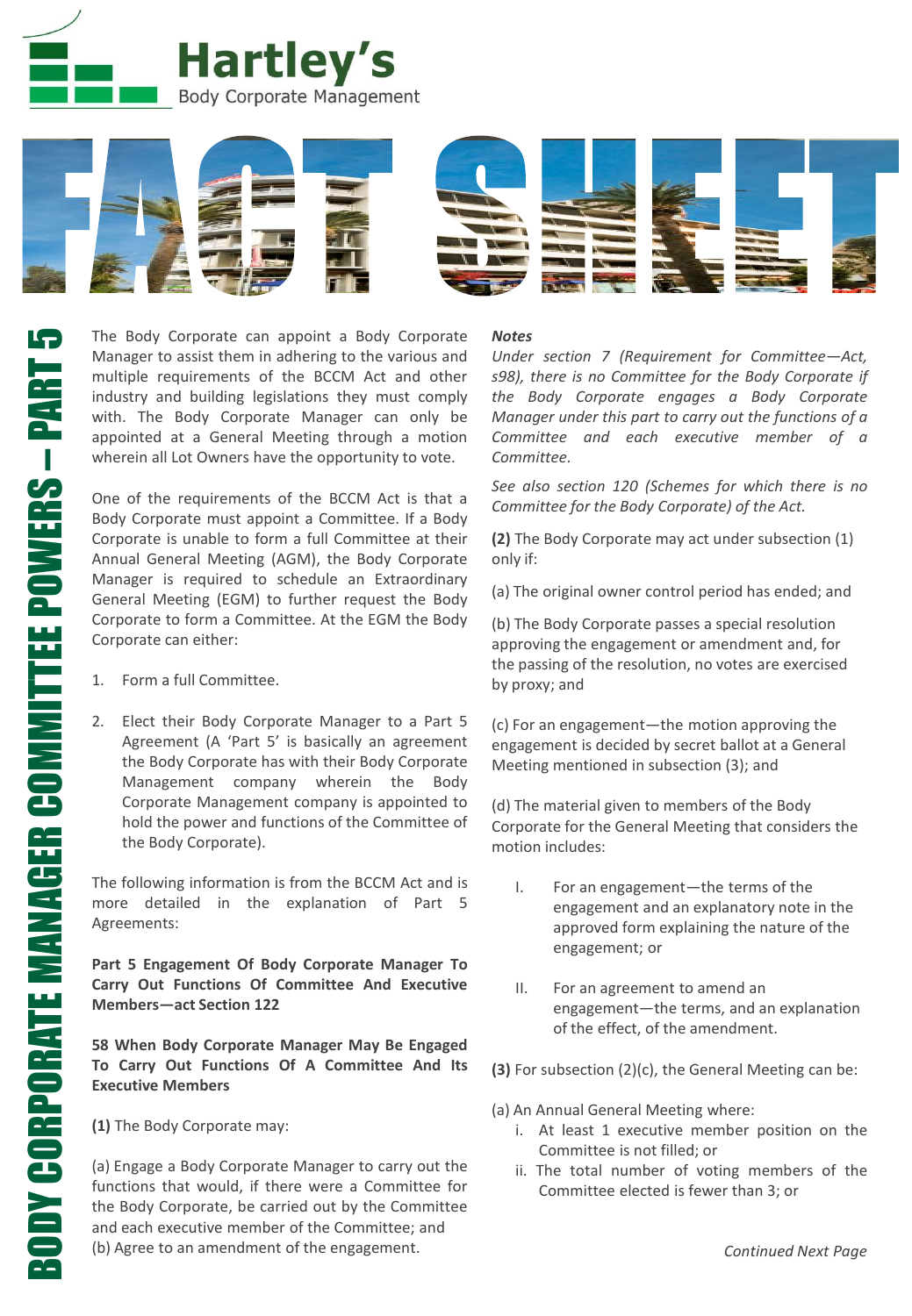# HET SEKL

(b) An Extraordinary General Meeting called under part 2, division 2, subdivision 2 if, after any appointment under section 31 of persons as executive or ordinary members of the Committee:

- i. At least 1 executive member position on the Committee is not filled; or
- ii. The total number of voting members of the Committee is fewer than 3; or

(c) A General Meeting called under section 38 if, after the election to fill all vacant positions on the Committee is conducted at the Meeting:

- i. At least 1 executive member position on the Committee is not filled; or
- ii. The total number of voting members of the Committee is fewer than 3.

**(4)** However, if the Body Corporate is the Body Corporate for a community titles scheme of a type mentioned in section 13(3), paragraph (a), (b), (c) or (d), the General Meeting for subsection (2)(c) can be any General Meeting of the Body Corporate.

# **59 Form Of Engagement**

- **(1)** The engagement of a Body Corporate Manager under this part must:
	- (a) Be in writing; and

(b) State that the Body Corporate Manager is required to carry out all the functions of the Committee and each executive member of the Committee; and

(c) State that the Body Corporate Manager is authorised to exercise the powers of the Committee and each executive member of the Committee; and

(d) State the basis for working out payment for the Body Corporate Manager's services.

**(2)** The engagement must not be in the form of a bylaw.

### **60 Term Of Engagement**

**(1)** Subject to subsection (2), the term of a person's engagement as a Body Corporate Manager under this part ends:

(a) At the end of the Body Corporate's next Annual General Meeting held after the General Meeting where the engagement was approved; or

(b) 12 months after the day the engagement began; whichever is earlier.

**(2)** However, the Body Corporate may terminate the person's engagement under chapter 6, part 5.

*Note:*

*Under the Act, section 120(3) (Schemes f or which there is no Committee for the Body Corporate), the Body Corporate, in writing, may revoke the Body Corporate Manager's authorisation to exercise powers at any time.*

**(3)** During the term of the engagement, the Body Corporate may not choose or purport to choose a person as a Committee member.

# **61 Functions And Powers**

A Body Corporate Manager engaged under this part has:

- (a)The functions of a Committee and each executive member of the Committee; and
- (b)Subject to any revocation under section 120 of the Act, the powers of a Committee and each executive member of the Committee.

(s122, Body Corporate and Community Management (Standard Module) Regulation 2008, p.59-64)

*Continued Next Page*

© Hartley's Management Services PYT LTD (Hartley's Body Corporate Management) 2014



P: (07) 3379 7455 F: (07) 3379 7499 info@hbcm.co PO Box 111, Corinda, Brisbane Q 4075 www.hbcm.co



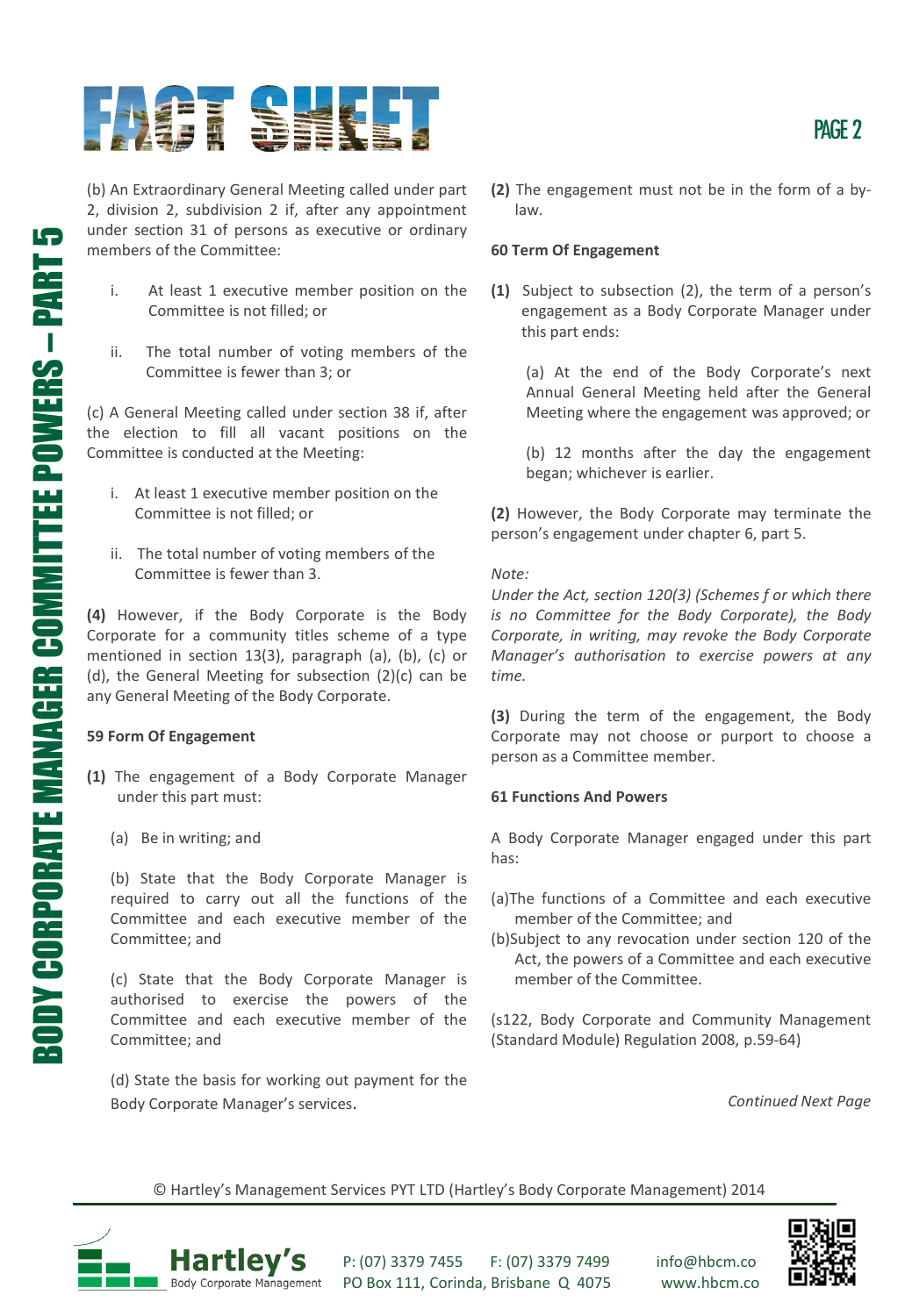

# **s118 Body Corporate and Community Management Act 1997 – Code of Conduct**

- **(1)** The code of conduct in schedule 2 applies to:
	- (a) A Body Corporate Manager in performing obligations under the person's engagement as the Body Corporate Manager; and
	- (b) A caretaking service contractor in performing obligations under the person's engagement as a service contractor.

**(2)** The provisions of the code are taken to be included in the terms of the contract providing for the person's engagement.

**(3)** If there is an inconsistency between a provision of the code and another term of the contract, the provision of the code prevails.

**(4)** If the contract was in force immediately before the commencement of this section, this section applies only for things done or omitted to be done by the person after the commencement.

# **CODE OF CONDUCT**

The codes apply to the performance of a Body Corporate Manager, a caretaking service contractor and letting agent for the scheme – sec 118. The provisions of the code are taken to be included in terms of the contract for an engagement or authorisation and prevail over the terms of the contract.

© Hartley's Management Services PTY LTD (Hartley's Body Corporate Management) 2014



P: (07) 3379 7455 F: (07) 3379 7499 info@hbcm.co PO Box 111, Corinda, Brisbane Q 4075 www.hbcm.co